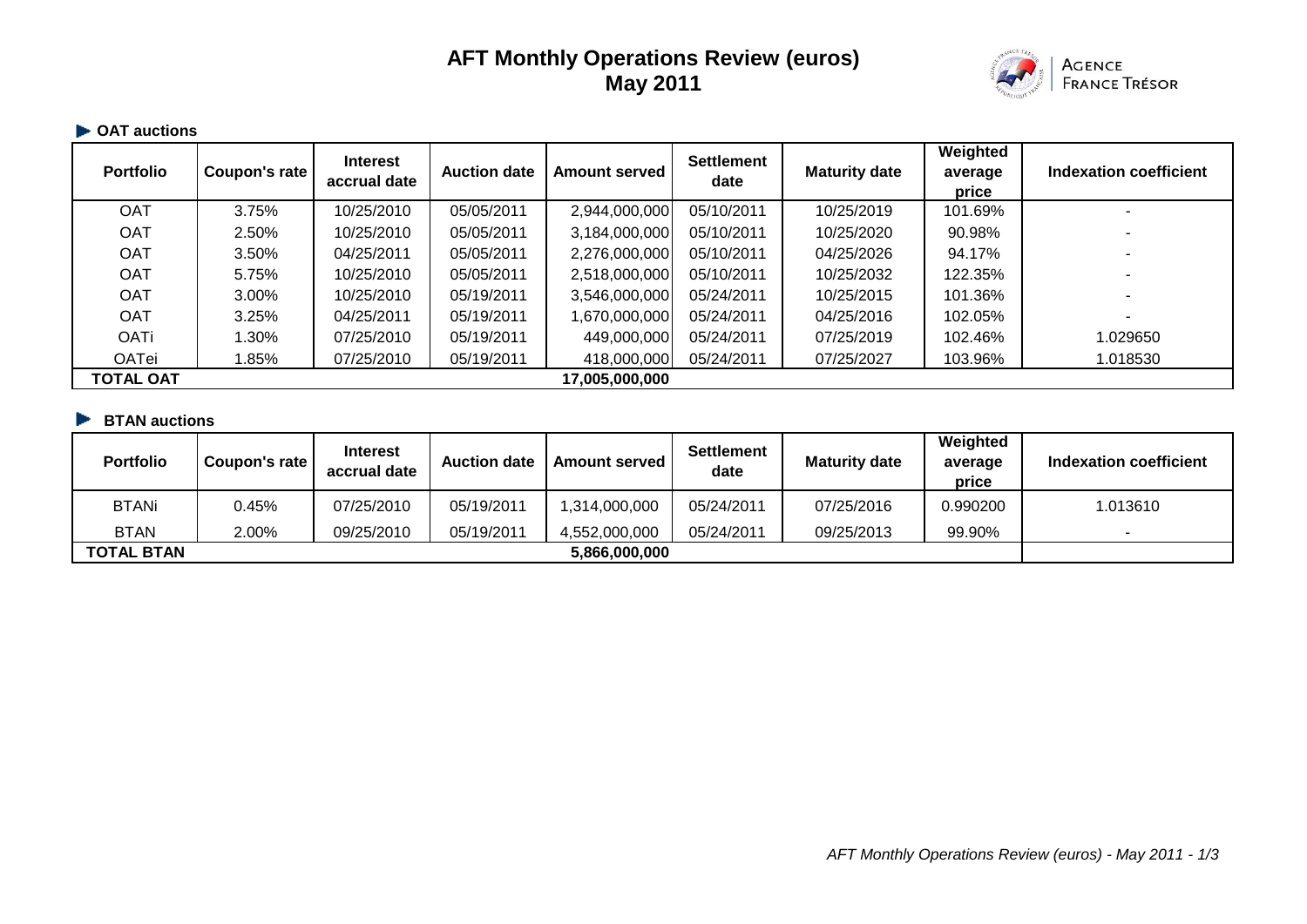| <b>Portfolio</b> | <b>Auction date</b> | Term (weeks) | <b>Amount</b><br>served (€bn) | <b>Settlement date</b> | <b>Maturity date</b> | <b>Weighted average</b><br>rate $(\%)$ |
|------------------|---------------------|--------------|-------------------------------|------------------------|----------------------|----------------------------------------|
| <b>BTF</b>       | 05/02/2011          | 13           | 4,006                         | 05/05/2011             | 08/04/2011           | 1.014                                  |
| <b>BTF</b>       | 05/02/2011          | 26           | 2,029                         | 05/05/2011             | 11/03/2011           | 1.192                                  |
| <b>BTF</b>       | 05/02/2011          | 52           | 2,532                         | 05/05/2011             | 05/03/2012           | 1.475                                  |
| <b>BTF</b>       | 05/09/2011          | 12           | 4,324                         | 05/12/2011             | 08/04/2011           | 1.020                                  |
| <b>BTF</b>       | 05/09/2011          | 25           | 2,168                         | 05/12/2011             | 11/03/2011           | 1.183                                  |
| <b>BTF</b>       | 05/09/2011          | 51           | 2,161                         | 05/12/2011             | 05/03/2012           | 1.460                                  |
| <b>BTF</b>       | 05/16/2011          | 13           | 3,137                         | 05/19/2011             | 08/18/2011           | 1.008                                  |
| <b>BTF</b>       | 05/16/2011          | 18           | 2,005                         | 05/19/2011             | 09/22/2011           | 1.068                                  |
| <b>BTF</b>       | 05/16/2011          | 24           | 1,002                         | 05/19/2011             | 11/03/2011           | 1.174                                  |
| <b>BTF</b>       | 05/16/2011          | 50           | 1,506                         | 05/19/2011             | 05/03/2012           | 1.450                                  |
| <b>BTF</b>       | 05/23/2011          | 12           | 3,770                         | 05/26/2011             | 08/18/2011           | 0.972                                  |
| <b>BTF</b>       | 05/23/2011          | 21           | 1,525                         | 05/26/2011             | 10/20/2011           | 1.102                                  |
| <b>BTF</b>       | 05/23/2011          | 27           | 2,082                         | 05/26/2011             | 12/01/2011           | 1.190                                  |
| <b>BTF</b>       | 05/23/2011          | 49           | 1,074                         | 05/26/2011             | 05/03/2012           | 1.402                                  |
| <b>BTF</b>       | 05/30/2011          | 13           | 3,508                         | 06/01/2011             | 09/01/2011           | 0.974                                  |
| <b>BTF</b>       | 05/30/2011          | 26           | 1,506                         | 06/01/2011             | 12/01/2011           | 1.146                                  |
| <b>BTF</b>       | 05/30/2011          | 36           | 1,003                         | 06/01/2011             | 02/09/2012           | 1.221                                  |
| <b>BTF</b>       | 05/30/2011          | 40           | 1,002                         | 06/01/2011             | 03/08/2012           | 1.253                                  |
| <b>TOTAL BTF</b> |                     |              | 40,340                        |                        |                      |                                        |

# **BTF auctions**